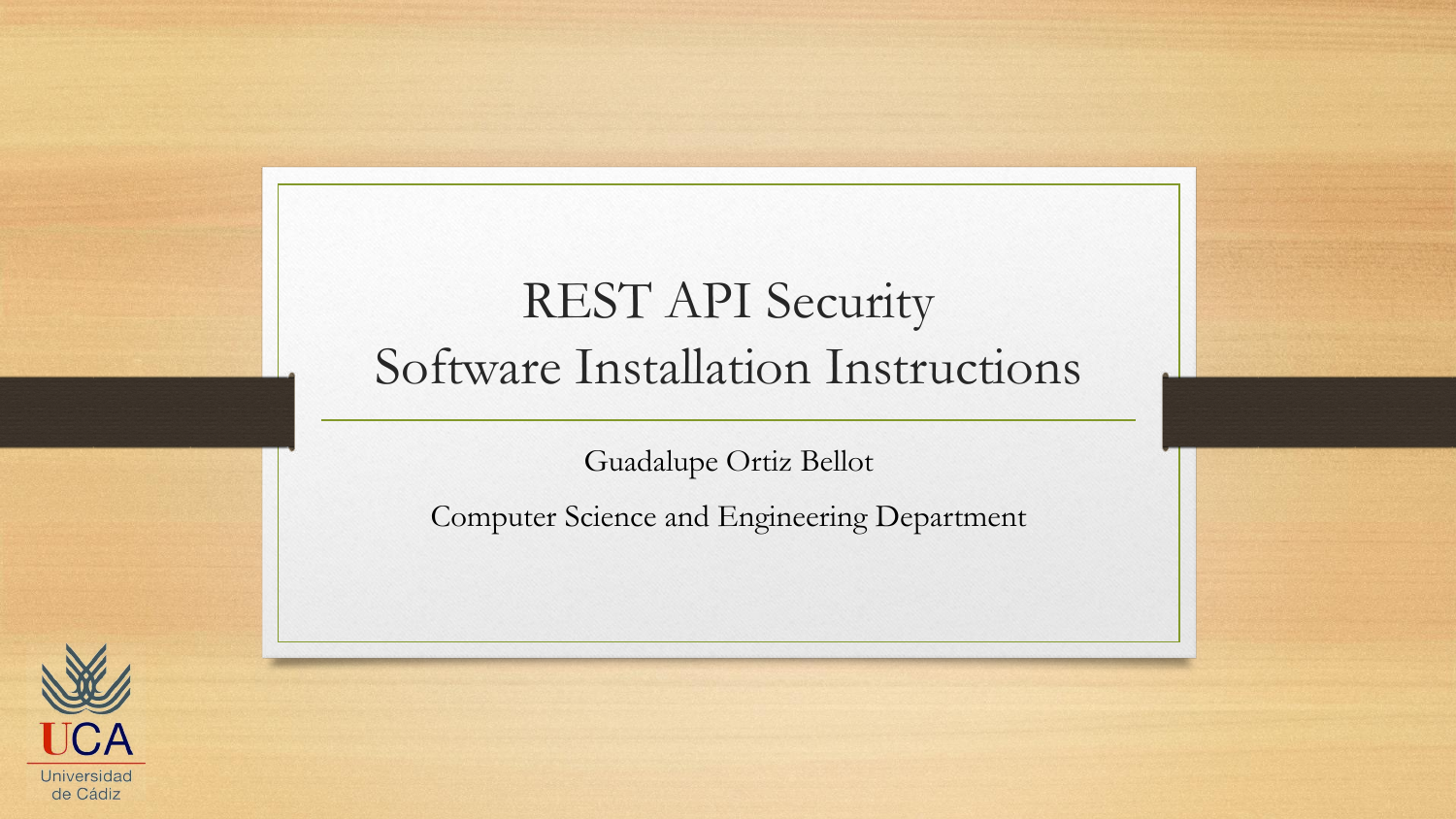#### Installation Remarks (i)

- There are several software alternatives for the creation of Rest services, as well as the software recommended in the course itself can be used in both Windows and Linux (in MAC it may cause some problems).
- The course will support the software recommended in these slides under Windows, but the student is free to use another operating system if desired.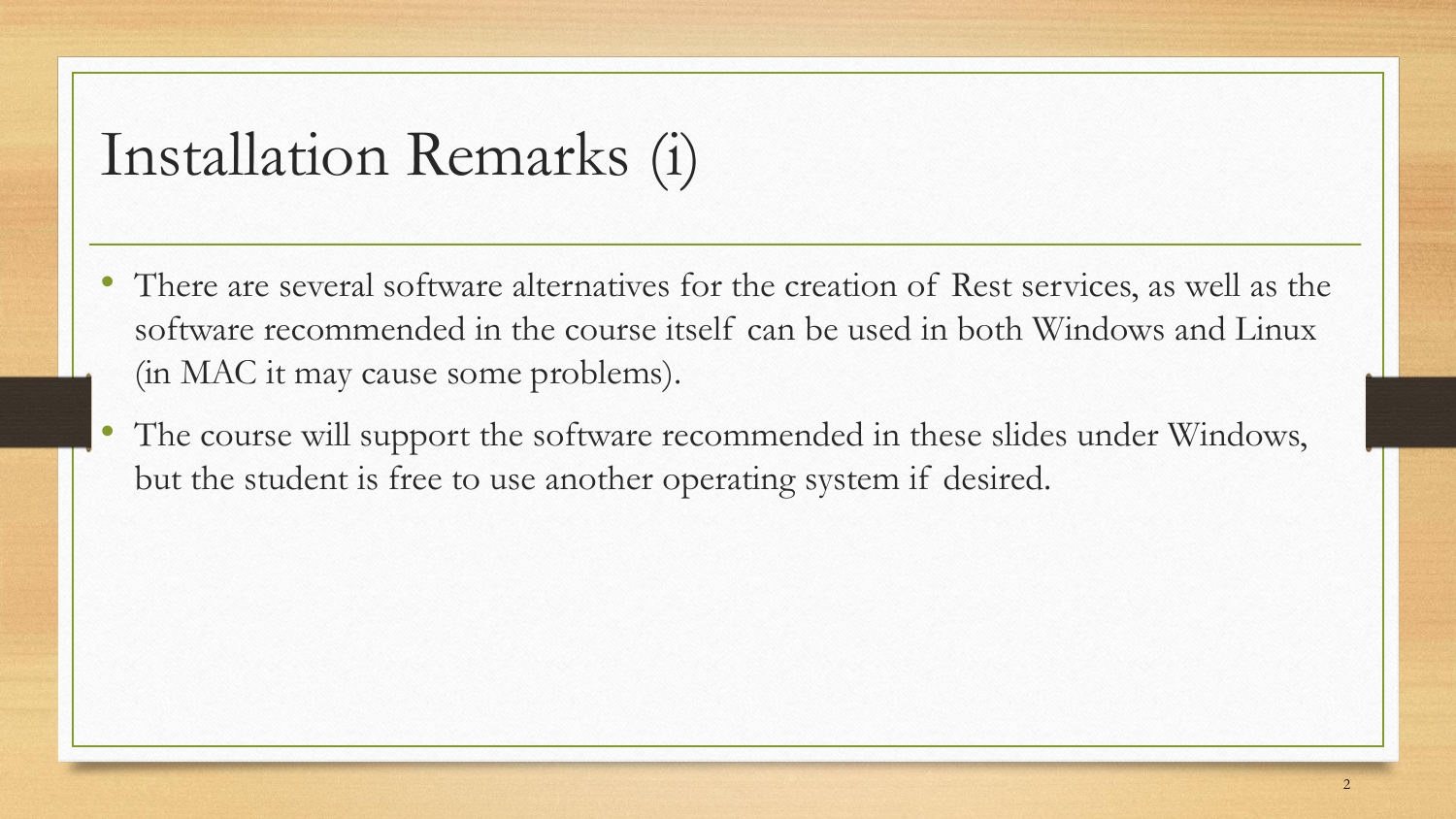### Installation Remarks(ii)

- If you have a 64-bit operating system, it is recommended to install the 64-bit jdk and the 64-bit Eclipse.
- If you have a 32-bit operating system, install the 32-bit jdk and the 32-bit Eclipse.
- If when you try to start Eclipse for the first time you get an error saying "Failed to load the JNI shared library", it means that you have not followed the above instructions properly.
- **Pre-installation recommendations (DO NOT INSTALL UNTIL READING VERSIONS IN SLIDE 5**
- About the installation of Tomcat and Eclipse:
	- It is preferable that the **path is short and without spaces or special symbols**.
	- Create in the root directory of your hard disk a folder called, for example, Development.
	- Create inside the Development folder a folder named EclipseJ2EE2020 (in case you have or will have several Eclipses installed).
	- Unzip Eclipse in the EclipseJ2EE2020 folder.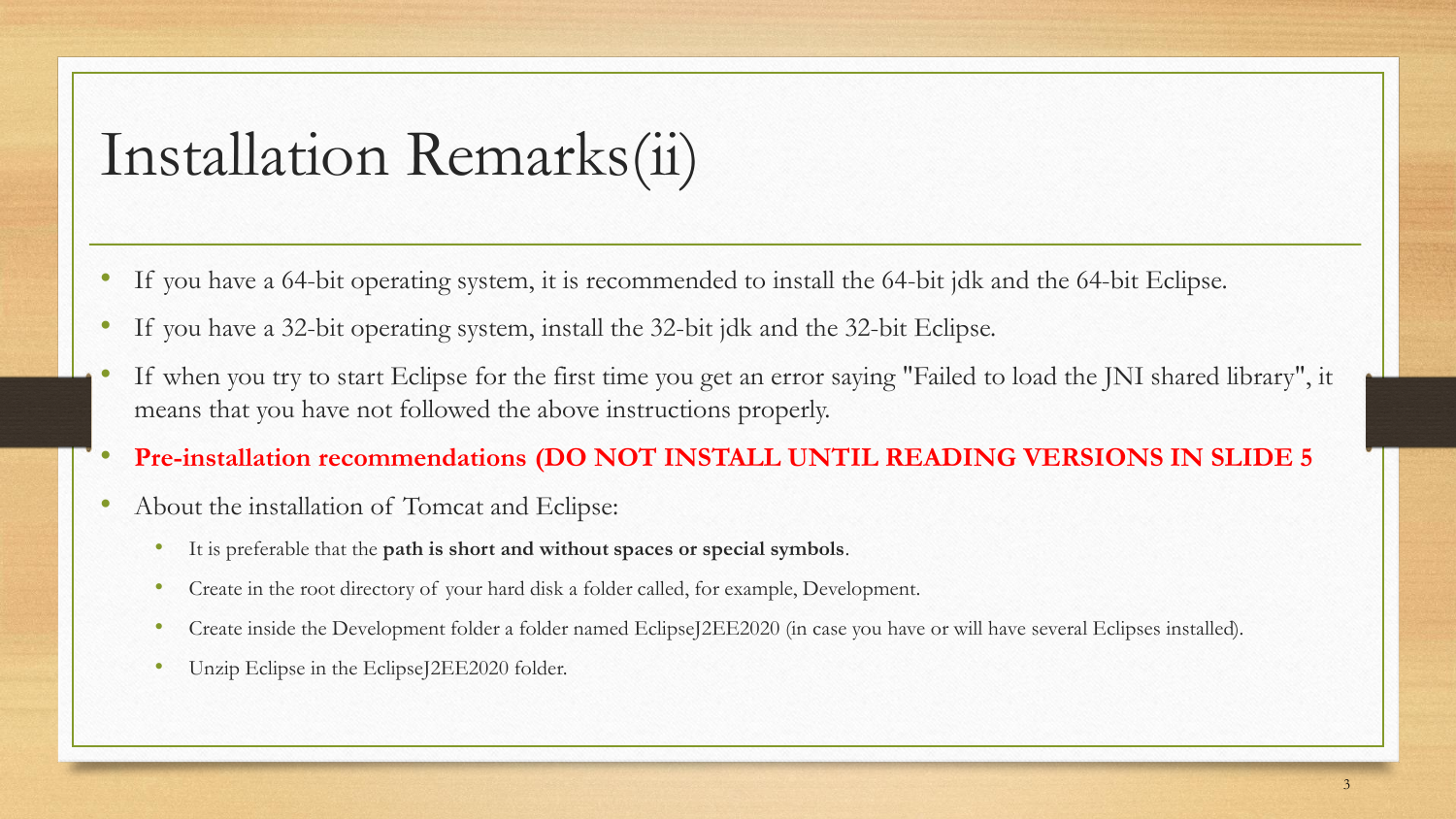## Installation Remarks(iii)

- **Post-installation recommendations**
- About the workspace:
	- Create inside the Development folder a folder named Workspaces.
	- Create inside the Workspace folder a folder named Ws\_EclipseJ2EE2020
- About the Eclipse executable
	- Create a shortcut to the Eclipse executable you just installed and put it on the desktop. Rename the shortcut as EclipseJ2EE2020
	- The first time you start Eclipse select the WS\_EclipseJ2EE2020 folder as the default workspace folder.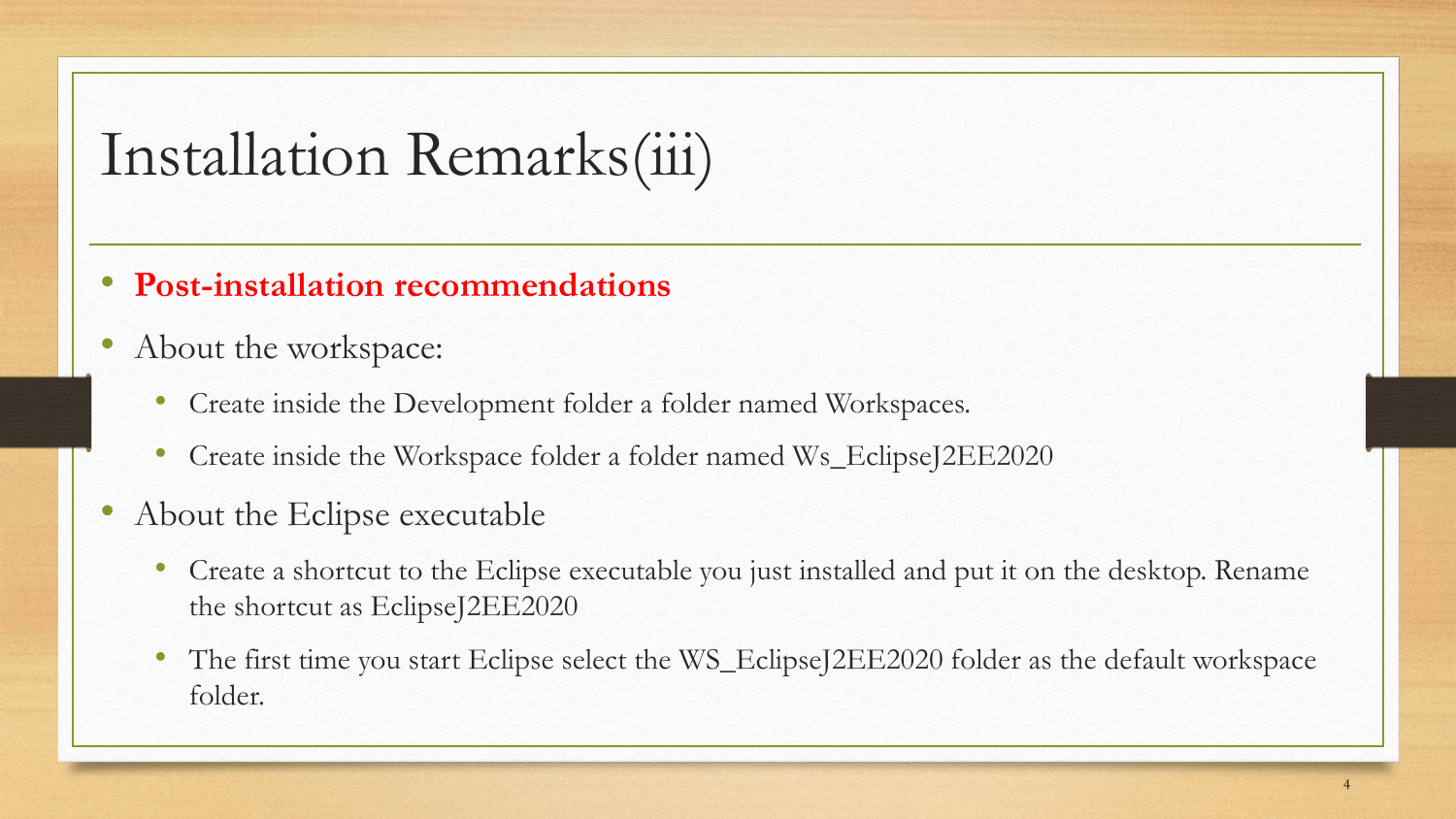# Mandatory Downloads and Installations(i)

- **The latest release of Eclipse requires a 64-bit JVM, and does not support a 32-bit JVM.**
- **Current releases of Eclipse require Java 11 JDK or newer. I suggest installing the latest. JRE is not enough, you need JDK.**
- Download and install **JDK 15 (or at least 11):** Java SE Development Kit 15 (see slide 6)
	- <https://www.oracle.com/es/java/technologies/javase-jdk15-downloads.html>
- Download **Eclipse 2020 for Java EE Developers and unzip it in the folder** Development/EclipseJ2EE2020.
	- <https://www.eclipse.org/downloads/packages/release/2020-12/r/eclipse-ide-enterprise-java-developers> (download from the links under "Download link").
	- The name of the file downloaded should be **eclipse-jee**-2020-12-R-win32-x86\_64.zip or similar for other OS
- Download Apache Tomcat  $9 \rightarrow$  Binnary Distribution  $\rightarrow$  core (zip) and unzip it in the folder Development
	- <https://tomcat.apache.org/download-90.cgi>

•

- Download Postman API Client app and install it:
	- <https://www.postman.com/product/api-client/>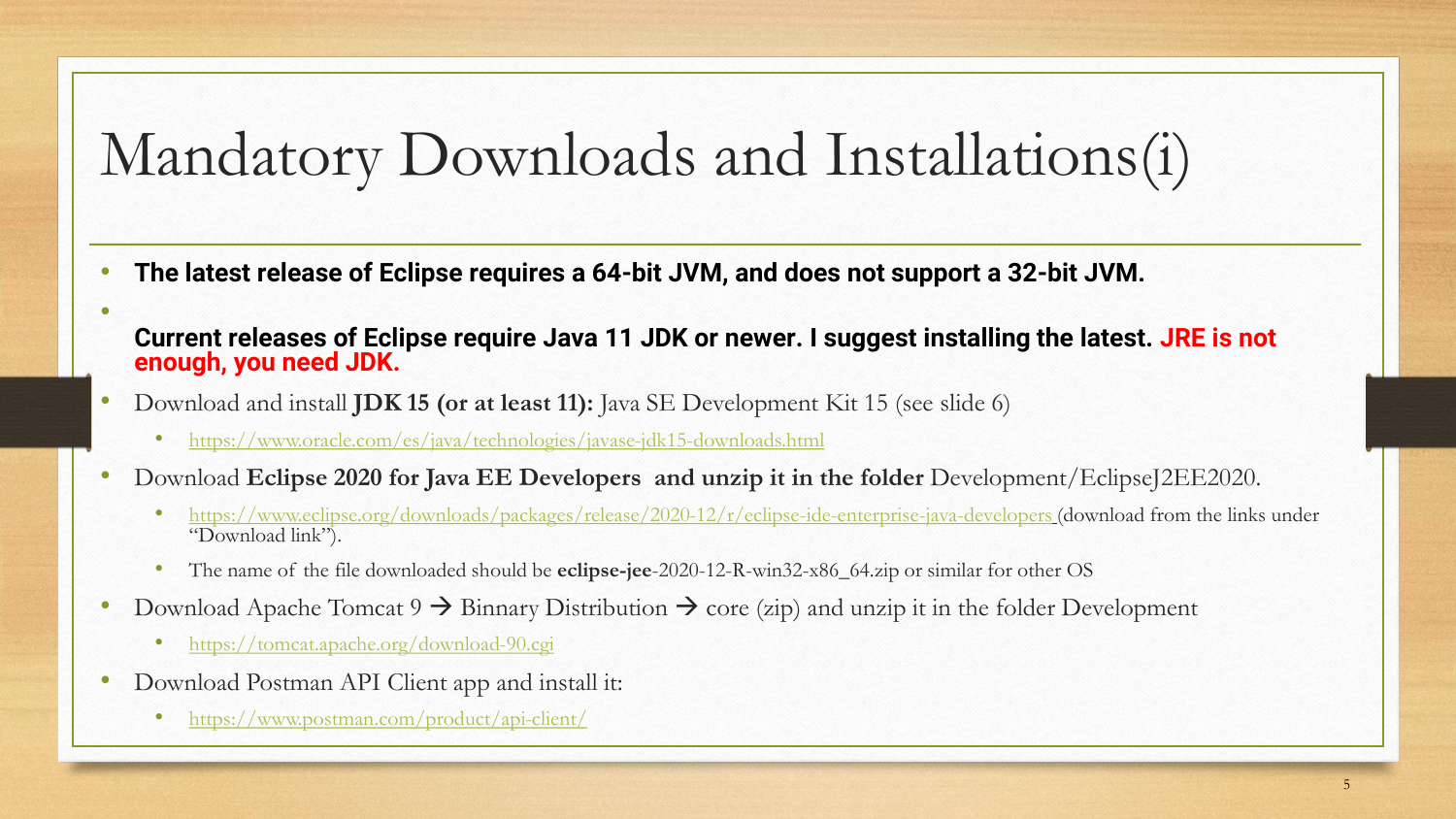## Mandatory Downloads and Installations(ii)

- Next we will update the **system environment variables:**
- **In the system variables (not user variables) add to the path variable the directory where the jdk bin is located followed by ;** (in my case, that I have jdk 14.0.2, C:\Program Files\Java\jdk-14.0.2\bin).
- In the **system variables** we look for if there is any variable called **JAVA\_HOME**, if there is one we edit it and replace the path with the **path where we have installed the last version of the jdk without the bin** (in my case C:\Program Files\Java\jdk-14.0.2). If it doesn't exist, create a new JAVA\_HOME variable with that value.
- **CAUTION, do not confuse the jdk route with the jre.**